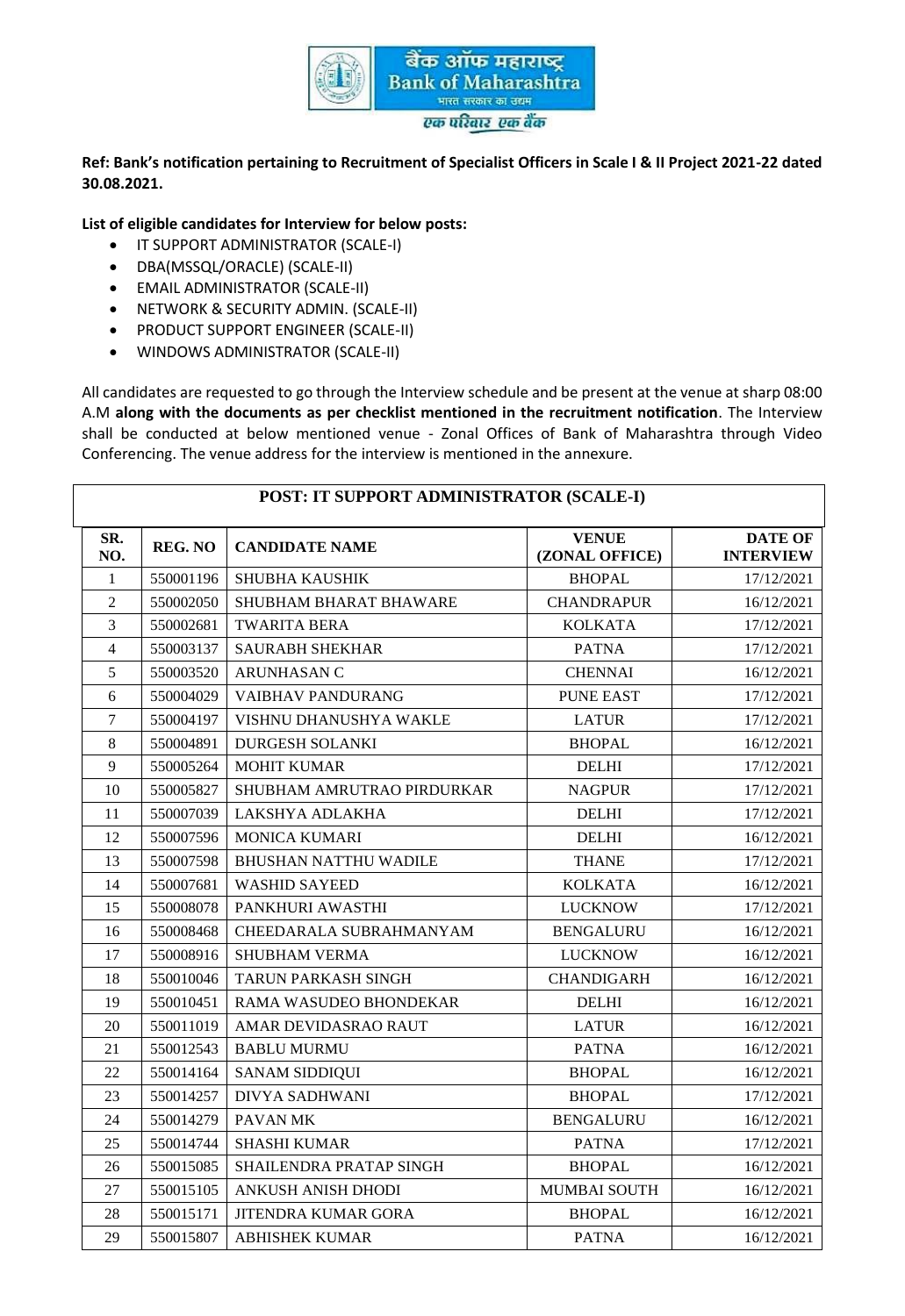| SR.<br>NO. | <b>REG. NO</b> | <b>CANDIDATE NAME</b>             | <b>VENUE</b><br>(ZONAL OFFICE) | <b>DATE OF</b><br><b>INTERVIEW</b> |
|------------|----------------|-----------------------------------|--------------------------------|------------------------------------|
| 30         | 550016252      | SNEHIL SRIVASTAVA                 | <b>LUCKNOW</b>                 | 17/12/2021                         |
| 31         | 550016415      | RUTUJA SOPAN VIDHATE              | <b>THANE</b>                   | 16/12/2021                         |
| 32         | 550016720      | <b>SWATI KAILASH DONGRE</b>       | <b>NAGPUR</b>                  | 16/12/2021                         |
| 33         | 550016793      | <b>VIPIN KUMAR</b>                | <b>DELHI</b>                   | 16/12/2021                         |
| 34         | 550017455      | <b>DAVID GRACIOUS WILSON</b>      | <b>ERNAKULAM</b>               | 17/12/2021                         |
| 35         | 550019810      | SUBHASH CHANDRA RAVI              | <b>LUCKNOW</b>                 | 16/12/2021                         |
| 36         | 550020307      | <b>BHARTI KUMARI</b>              | <b>PATNA</b>                   | 16/12/2021                         |
| 37         | 550020510      | <b>CHETAN SURESH KHAIRNAR</b>     | <b>NASHIK</b>                  | 16/12/2021                         |
| 38         | 550022761      | <b>SHIVANI ZUTSHI</b>             | <b>DELHI</b>                   | 17/12/2021                         |
| 39         | 550023007      | <b>NAGENDRA KUMAR</b>             | <b>DELHI</b>                   | 16/12/2021                         |
| 40         | 550023176      | PIYUSH CHANDRA                    | <b>RAIPUR</b>                  | 17/12/2021                         |
| 41         | 550023760      | <b>TANVEER KHAN</b>               | <b>DELHI</b>                   | 16/12/2021                         |
| 42         | 550023857      | <b>ABHINAV SOMVANSHI</b>          | <b>JAIPUR</b>                  | 16/12/2021                         |
| 43         | 550024111      | <b>VIJAYATA WASUDEOJI RAMTEKE</b> | <b>NAGPUR</b>                  | 16/12/2021                         |
| 44         | 550025425      | <b>ABHINAV ANAND</b>              | <b>PATNA</b>                   | 17/12/2021                         |
| 45         | 550026392      | <b>HIMANSHU NEGI</b>              | <b>DELHI</b>                   | 17/12/2021                         |
| 46         | 550026515      | <b>GAGANDEEP</b>                  | <b>JAIPUR</b>                  | 17/12/2021                         |
| 47         | 550026847      | HARSHVARDHAN BHAGWAN KAMBLE       | <b>NAGPUR</b>                  | 16/12/2021                         |
| 48         | 550027142      | PAWAN SRIVASTAVA                  | <b>LUCKNOW</b>                 | 17/12/2021                         |
| 49         | 550027456      | RAJNEESH KANT PANDEY              | <b>DELHI</b>                   | 17/12/2021                         |
| 50         | 550028222      | <b>MAYANK AHUJA</b>               | <b>DELHI</b>                   | 17/12/2021                         |
| 51         | 550028683      | <b>AYUB ARSHAD</b>                | <b>LUCKNOW</b>                 | 16/12/2021                         |
| 52         | 550029339      | <b>BIKKI KUMAR SINGH</b>          | <b>PATNA</b>                   | 17/12/2021                         |
| 53         | 550029497      | <b>SANDEEP SINGH</b>              | <b>DELHI</b>                   | 16/12/2021                         |
| 54         | 550030058      | SHASHIBHUSHAN VERMA               | <b>DELHI</b>                   | 16/12/2021                         |
| 55         | 550030348      | SUPRIYA BALAVANT NIMBALKAR        | <b>THANE</b>                   | 17/12/2021                         |
| 56         | 550030580      | ANIKET VIJAY GANVIR               | <b>JALGAON</b>                 | 16/12/2021                         |
| 57         | 550030749      | <b>SUBHAJIT DAS</b>               | <b>KOLKATA</b>                 | 17/12/2021                         |
| 58         | 550030762      | <b>AKANSHA MAHAJAN</b>            | <b>DELHI</b>                   | 17/12/2021                         |
| 59         | 550030790      | <b>SUJA G J</b>                   | <b>ERNAKULAM</b>               | 16/12/2021                         |
| 60         | 550031065      | <b>DIPTANU BASAK</b>              | <b>KOLKATA</b>                 | 17/12/2021                         |
| 61         | 550031466      | <b>SUJOY DAS</b>                  | <b>PATNA</b>                   | 17/12/2021                         |
| 62         | 550031487      | PRANAV M                          | <b>CHENNAI</b>                 | 17/12/2021                         |
| 63         | 550032265      | <b>ATUL SHRIVAS</b>               | <b>JABALPUR</b>                | 16/12/2021                         |
| 64         | 550032464      | <b>SHASHI KUMAR</b>               | <b>PATNA</b>                   | 16/12/2021                         |
| 65         | 550034022      | <b>LOKESH JITENDRA BHATE</b>      | <b>AKOLA</b>                   | 17/12/2021                         |
| 66         | 550034138      | <b>KIRAN ASHOK CHAVAN</b>         | <b>THANE</b>                   | 16/12/2021                         |
| 67         | 550034628      | ADITYA SHARMA                     | <b>KOLKATA</b>                 | 17/12/2021                         |
| 68         | 550034814      | SOUMYA SAXENA                     | <b>LUCKNOW</b>                 | 17/12/2021                         |
| 69         | 550034970      | <b>ISHA BHARTI</b>                | <b>PATNA</b>                   | 17/12/2021                         |
| 70         | 550035158      | <b>SUDHAKAR KUMAR</b>             | <b>PATNA</b>                   | 17/12/2021                         |
| 71         | 550035249      | PRADEEP CHOUDHARY                 | <b>JAIPUR</b>                  | 16/12/2021                         |
| 72         | 550035430      | VIRALKUMAR SHAH                   | <b>AHMEDABAD</b>               | 17/12/2021                         |
| 73         | 550036716      | PIYUSH KOTHYARI                   | <b>LUCKNOW</b>                 | 17/12/2021                         |
| 74         | 550037231      | <b>LAKSHMI SONKUSALE</b>          | <b>DELHI</b>                   | 17/12/2021                         |
| 75         | 550037255      | <b>RISHIKESH KUMAR</b>            | <b>PATNA</b>                   | 17/12/2021                         |
| 76         | 550037861      | MOHIT PARSHOTTAM KAPADIA          | <b>AHMEDABAD</b>               | 16/12/2021                         |
| 77         | 550038139      | KETUL PRIYADARSHI                 | <b>PATNA</b>                   | 16/12/2021                         |
| 78         | 550038568      | PRANJAL SHARMA                    | <b>DELHI</b>                   | 17/12/2021                         |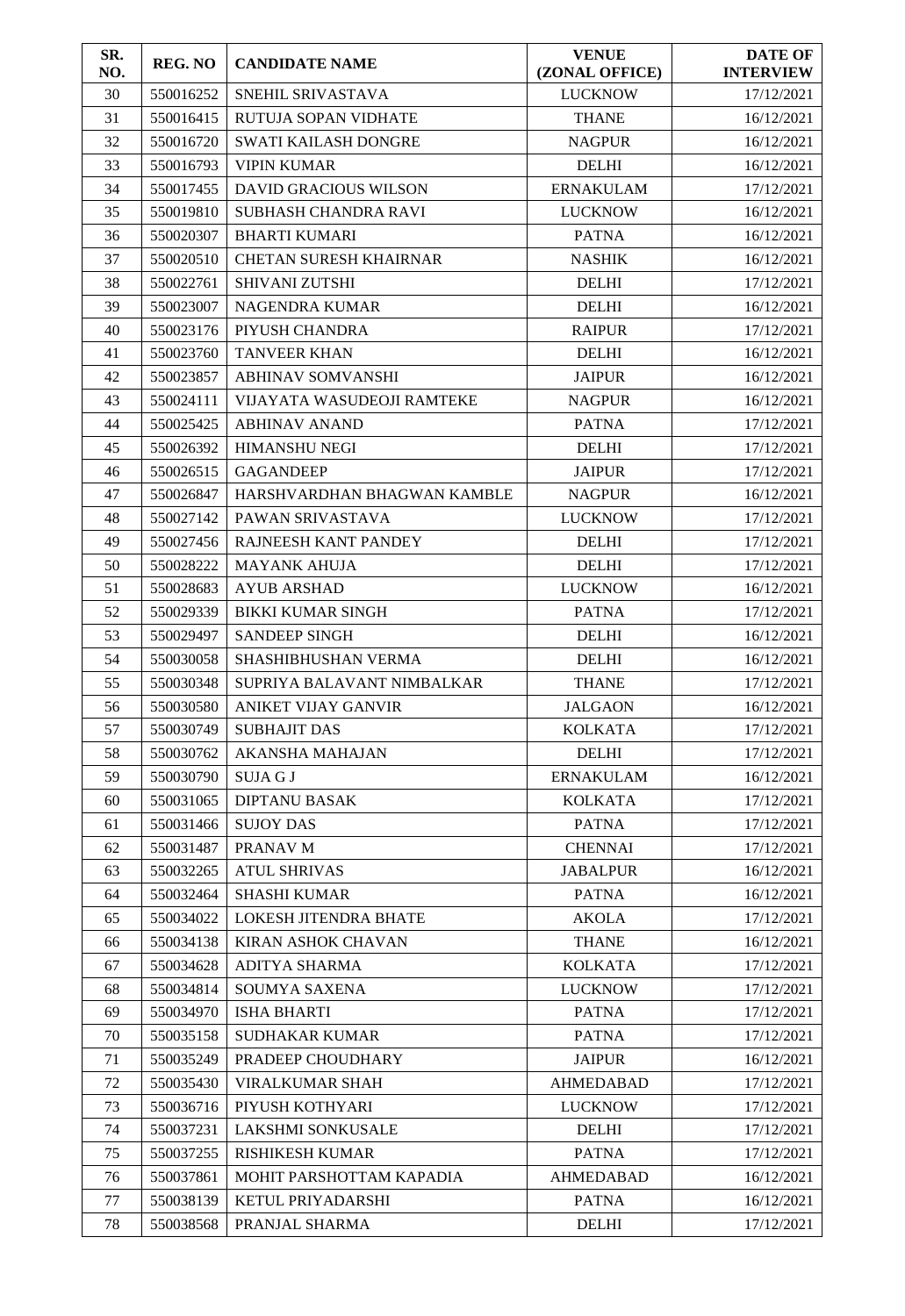| SR.<br>NO. | <b>REG. NO</b> | <b>CANDIDATE NAME</b>              | <b>VENUE</b><br>(ZONAL OFFICE) | <b>DATE OF</b><br><b>INTERVIEW</b> |
|------------|----------------|------------------------------------|--------------------------------|------------------------------------|
| 79         | 550038615      | <b>DURVAS MANGESH MAYEKAR</b>      | <b>PUNE EAST</b>               | 16/12/2021                         |
| 80         | 550040740      | <b>SUBASH CHANDRA</b>              | <b>LUCKNOW</b>                 | 16/12/2021                         |
| 81         | 550043534      | <b>RAHUL GUPTA</b>                 | <b>JAIPUR</b>                  | 17/12/2021                         |
| 82         | 550043609      | <b>ABHIJIT XAXA</b>                | <b>BHUBANESHWAR</b>            | 16/12/2021                         |
| 83         | 550043924      | <b>GAURAV KUMAR GOND</b>           | <b>AHMEDABAD</b>               | 16/12/2021                         |
| 84         | 550044621      | POOLA KOUSHIKA                     | <b>HYDERABAD</b>               | 17/12/2021                         |
| 85         | 550044718      | SANGEETA BALAJI AGALAWE            | <b>CHANDRAPUR</b>              | 17/12/2021                         |
| 86         | 550045866      | <b>RANGESH RAMAN</b>               | <b>PATNA</b>                   | 17/12/2021                         |
| 87         | 550046362      | <b>SAPNA KUMARI</b>                | <b>PATNA</b>                   | 17/12/2021                         |
| 88         | 550046849      | <b>VAISHALI</b>                    | <b>CHANDIGARH</b>              | 16/12/2021                         |
| 89         | 550047219      | ABHIJIT SHASHIKANT BHISE           | <b>SATARA</b>                  | 16/12/2021                         |
| 90         | 550047422      | <b>ASHUTOSH KUMAR</b>              | <b>PATNA</b>                   | 17/12/2021                         |
| 91         | 550047576      | PRAVESHIKA SINVAL                  | <b>CHANDIGARH</b>              | 17/12/2021                         |
| 92         | 550048534      | <b>SACHIN SAINI</b>                | <b>CHANDIGARH</b>              | 17/12/2021                         |
| 93         | 550048733      | <b>CHENNAMSETTY LOKESH</b>         | <b>HYDERABAD</b>               | 16/12/2021                         |
| 94         | 550048857      | <b>SUSIL KUMAR M</b>               | <b>CHENNAI</b>                 | 16/12/2021                         |
| 95         | 550050801      | <b>VIPUL KUMAR TIWARI</b>          | <b>LUCKNOW</b>                 | 17/12/2021                         |
| 96         | 550051850      | YUGANDHARA ASHOKRAO THAKARE        | <b>AMRAVATI</b>                | 16/12/2021                         |
| 97         | 550052133      | <b>TARINI PRASAD</b>               | <b>BHUBANESHWAR</b>            | 17/12/2021                         |
| 98         | 550052226      | <b>RAHUL KUMAR</b>                 | <b>PATNA</b>                   | 17/12/2021                         |
| 99         | 550052755      | DEEPLAXMI NETAJI MANE              | <b>THANE</b>                   | 17/12/2021                         |
| 100        | 550053099      | <b>GAUTTAM JEYADEV</b>             | <b>ERNAKULAM</b>               | 17/12/2021                         |
| 101        | 550055447      | <b>KUMAR AMBUJ</b>                 | <b>PATNA</b>                   | 17/12/2021                         |
| 102        | 550055575      | <b>SAGAR SANTOSH VAKHARE</b>       | <b>JALGAON</b>                 | 16/12/2021                         |
| 103        | 550055721      | <b>AMIT GAURAV</b>                 | <b>PATNA</b>                   | 16/12/2021                         |
| 104        | 550055942      | <b>SWAPNIL JAIN</b>                | <b>BHOPAL</b>                  | 17/12/2021                         |
| 105        | 550056054      | <b>GOKULTP</b>                     | <b>ERNAKULAM</b>               | 16/12/2021                         |
| 106        | 550056564      | MUKESH NARAYAN                     | <b>LUCKNOW</b>                 | 16/12/2021                         |
| 107        | 550057492      | <b>SHUBHAM KUMAR</b>               | <b>PATNA</b>                   | 17/12/2021                         |
| 108        | 550057584      | <b>RAHUL TEWATIA</b>               | <b>DELHI</b>                   | 17/12/2021                         |
| 109        | 550057850      | <b>DEEPAK KUMAR</b>                | <b>PATNA</b>                   | 17/12/2021                         |
| 110        | 550058692      | <b>BHAGYESH BHIKAJI SHIRWADKAR</b> | <b>PUNE EAST</b>               | 16/12/2021                         |
| 111        | 550059348      | <b>HIMANSHU DEORA</b>              | <b>CHANDIGARH</b>              | 16/12/2021                         |
| 112        | 550060723      | KSHITIJ ANAND KAMBLE               | <b>DELHI</b>                   | 16/12/2021                         |
| 113        | 550061383      | <b>DEVARAJ GURIKAR</b>             | <b>BENGALURU</b>               | 16/12/2021                         |
| 114        | 550061409      | SAYALI BAJIRAO MULUK               | <b>PUNE EAST</b>               | 17/12/2021                         |
| 115        | 550062402      | <b>SUDAM RAMESH TUPE</b>           | <b>AURANGABAD</b>              | 17/12/2021                         |
| 116        | 550062715      | <b>RAJ NARENDRA CHAUHAN</b>        | <b>AMRAVATI</b>                | 17/12/2021                         |
| 117        | 550062985      | ANUSHREE RAMRAO RAMBHAD            | <b>NAGPUR</b>                  | 17/12/2021                         |
| 118        | 550063209      | <b>ADITYA RAGHAV</b>               | <b>DELHI</b>                   | 17/12/2021                         |
| 119        | 550063513      | ABHISHEK AGRAWAL                   | <b>JABALPUR</b>                | 17/12/2021                         |
| 120        | 550063636      | SUMALYA CHAKRABORTY                | <b>KOLKATA</b>                 | 17/12/2021                         |
| 121        | 550063806      | <b>RESHMA S R</b>                  | <b>ERNAKULAM</b>               | 16/12/2021                         |
| 122        | 550063965      | <b>REKHAP</b>                      | <b>CHENNAI</b>                 | 16/12/2021                         |
| 123        | 550064746      | ANURAG PRAKASH BHIDE               | <b>THANE</b>                   | 17/12/2021                         |
| 124        | 550065308      | PREETAM KUMAR                      | <b>PATNA</b>                   | 17/12/2021                         |
| 125        | 550065403      | <b>HENA FATMA</b>                  | <b>PATNA</b>                   | 17/12/2021                         |
| 126        | 550065722      | <b>AKASH VERMA</b>                 | <b>LUCKNOW</b>                 | 16/12/2021                         |
| 127        | 550066171      | <b>ANKIT RAJ</b>                   | <b>PATNA</b>                   | 17/12/2021                         |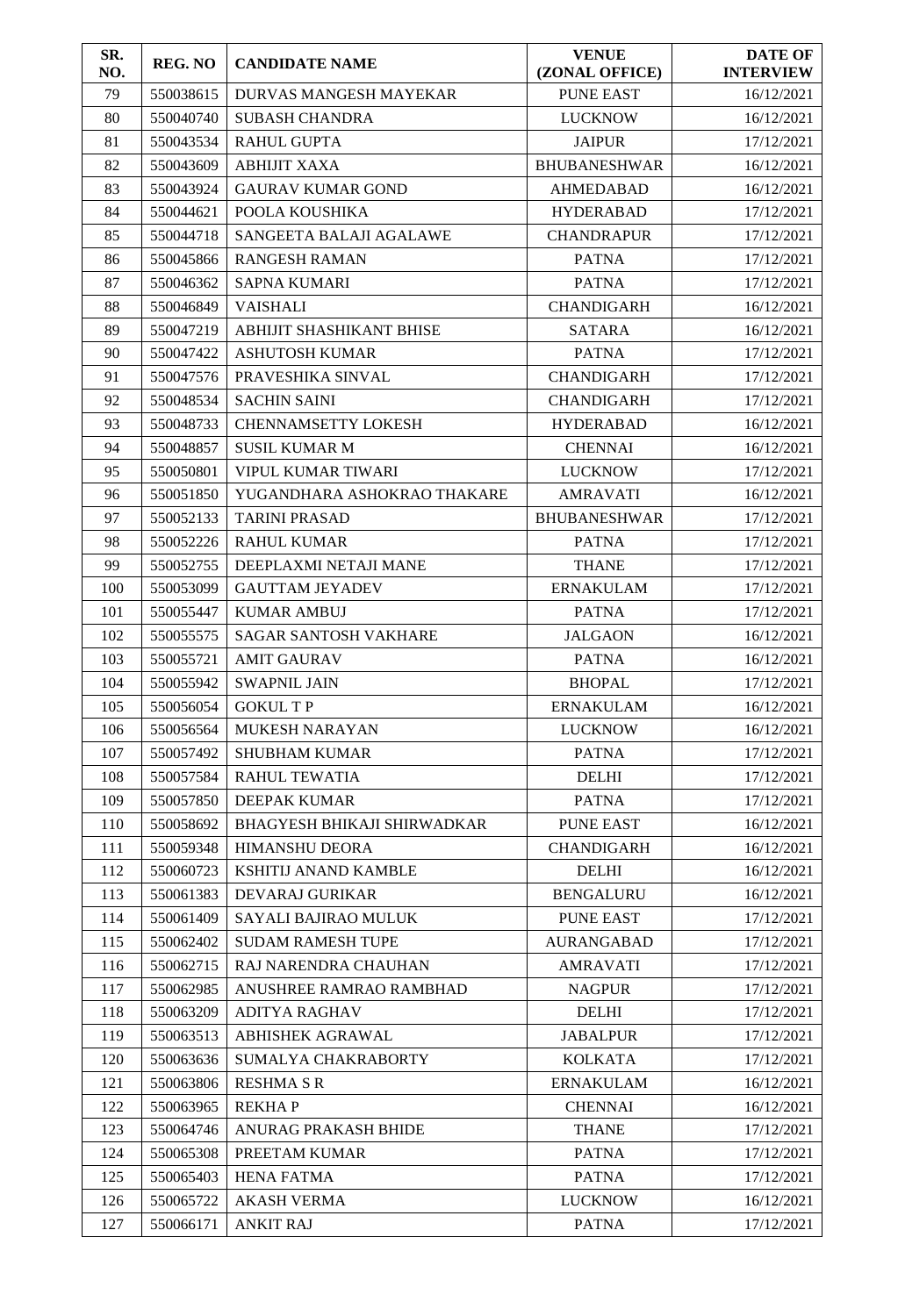| SR.<br>NO. | REG. NO   | <b>CANDIDATE NAME</b>       | <b>VENUE</b><br>(ZONAL OFFICE) | <b>DATE OF</b><br><b>INTERVIEW</b> |
|------------|-----------|-----------------------------|--------------------------------|------------------------------------|
| 128        | 550066878 | ARVIND KUMAR SHARMA         | <b>PATNA</b>                   | 16/12/2021                         |
| 129        | 550067012 | NILESH ACHARYA              | <b>JAIPUR</b>                  | 17/12/2021                         |
| 130        | 550068203 | <b>ABHINAV MAURYA</b>       | <b>DELHI</b>                   | 16/12/2021                         |
| 131        | 550068747 | <b>MOHIT AGNIHOTRI</b>      | <b>PUNE EAST</b>               | 17/12/2021                         |
| 132        | 550068773 | <b>OMDATT SHARMA</b>        | <b>DELHI</b>                   | 17/12/2021                         |
| 133        | 550069488 | PAREKH DARSHIT SHAILESHBHAI | <b>AHMEDABAD</b>               | 17/12/2021                         |
| 134        | 550071020 | <b>SIDHARTHA SAHU</b>       | <b>BHUBANESHWAR</b>            | 16/12/2021                         |
| 135        | 550071592 | <b>DISHA VERMA</b>          | <b>DELHI</b>                   | 16/12/2021                         |
| 136        | 550071735 | <b>NEHA</b>                 | <b>DELHI</b>                   | 17/12/2021                         |
| 137        | 550072251 | <b>UDHAYAKUMAR P</b>        | <b>CHENNAI</b>                 | 17/12/2021                         |
| 138        | 550073210 | <b>ANURAG PATEL</b>         | <b>DELHI</b>                   | 16/12/2021                         |
|            |           |                             |                                |                                    |

## **POST: DBA(MSSQL/ORACLE) (SCALE-II)**

| SR.<br>NO. | REG. NO   | <b>CANDIDATE NAME</b>        | <b>VENUE</b><br>(ZONAL OFFICE) | <b>DATE OF</b><br><b>INTERVIEW</b> |
|------------|-----------|------------------------------|--------------------------------|------------------------------------|
| 1          | 550008763 | PATHAK RAJKUMAR ASHOK        | <b>DELHI</b>                   | 18/12/2021                         |
| 2          | 550028853 | PRIYA MANISH LAHRANI         | <b>THANE</b>                   | 18/12/2021                         |
| 3          | 550034464 | <b>SURAJ KUMAR</b>           | <b>KOLKATA</b>                 | 18/12/2021                         |
| 4          | 550035297 | SIDDHARTHA HAZRA             | <b>KOLKATA</b>                 | 18/12/2021                         |
| 5          | 550052166 | SANDIP DNYANDEV MALI         | <b>LATUR</b>                   | 18/12/2021                         |
| 6          | 550055532 | <b>SUMIT KUMAR PADHY</b>     | <b>BHUBANESHWAR</b>            | 18/12/2021                         |
| 7          | 550056401 | PRATIMA BHATTACHARYYA        | <b>PATNA</b>                   | 18/12/2021                         |
| 8          | 550062510 | LIJU LJ                      | <b>ERNAKULAM</b>               | 18/12/2021                         |
| 9          | 550062752 | <b>BHOOPENDRA KUMAR</b>      | <b>KOLKATA</b>                 | 18/12/2021                         |
| 10         | 550063219 | MAAZ MOHAMMAD AKHTAR KALADGI | <b>SOLAPUR</b>                 | 18/12/2021                         |
| 11         | 550066555 | <b>CHETAN BABURAO SHELAR</b> | PUNE EAST                      | 18/12/2021                         |
| 12         | 550072244 | <b>GAURAV MISHRA</b>         | <b>THANE</b>                   | 18/12/2021                         |
| 13         | 550072575 | PRERNA SHARAN                | <b>PATNA</b>                   | 18/12/2021                         |

## **POST: EMAIL ADMINISTRATOR (SCALE-II)**

| SR.<br>NO. | REG. NO         | CANDIDATE NAME    | <b>VENUE</b><br>(ZONAL OFFICE) | DATE OF<br><b>INTERVIEW</b> |
|------------|-----------------|-------------------|--------------------------------|-----------------------------|
|            | 550004076 JYOTI |                   | <b>CHANDIGARH</b>              | 18/12/2021                  |
| ◠          | 550013757       | ALOK KUMAR PANDEY | <b>HYDERABAD</b>               | 18/12/2021                  |
|            | 550017617       | I SATPREET KAUR   | <b>CHANDIGARH</b>              | 18/12/2021                  |

## **POST: NETWORK & SECURITY ADMIN. (SCALE-II)**

| SR.<br>NO. | <b>REG. NO</b> | <b>CANDIDATE NAME</b>          | <b>VENUE</b><br>(ZONAL OFFICE) | <b>DATE OF</b><br><b>INTERVIEW</b> |
|------------|----------------|--------------------------------|--------------------------------|------------------------------------|
|            | 550001791      | ARDHENDU SEKHAR JENA           | <b>BHUBANESHWAR</b>            | 18/12/2021                         |
| 2          | 550001847      | AKASH PRIYADARSHI              | <b>PATNA</b>                   | 18/12/2021                         |
| 3          | 550002692      | <b>SRIVIGNESH M S</b>          | <b>CHENNAI</b>                 | 18/12/2021                         |
| 4          | 550011122      | <b>TOMESH TARENDRALAL SAHU</b> | <b>CHANDRAPUR</b>              | 18/12/2021                         |
| 5          | 550011357      | <b>AYUSH GAUTAM</b>            | <b>DELHI</b>                   | 18/12/2021                         |
| 6          | 550014010      | <b>DINESH KUMAR SHARMA</b>     | <b>JAIPUR</b>                  | 18/12/2021                         |
| 7          | 550014476      | <b>VAIBHAV MATPAL</b>          | <b>DELHI</b>                   | 18/12/2021                         |
| 8          | 550015443      | <b>AKASH KUMAR</b>             | <b>PATNA</b>                   | 18/12/2021                         |
| 9          | 550017991      | <b>SACHIN KESHAV DUDHARE</b>   | <b>MUMBAI SOUTH</b>            | 18/12/2021                         |
| 10         | 550019203      | SHRUTHI N A                    | <b>BENGALURU</b>               | 18/12/2021                         |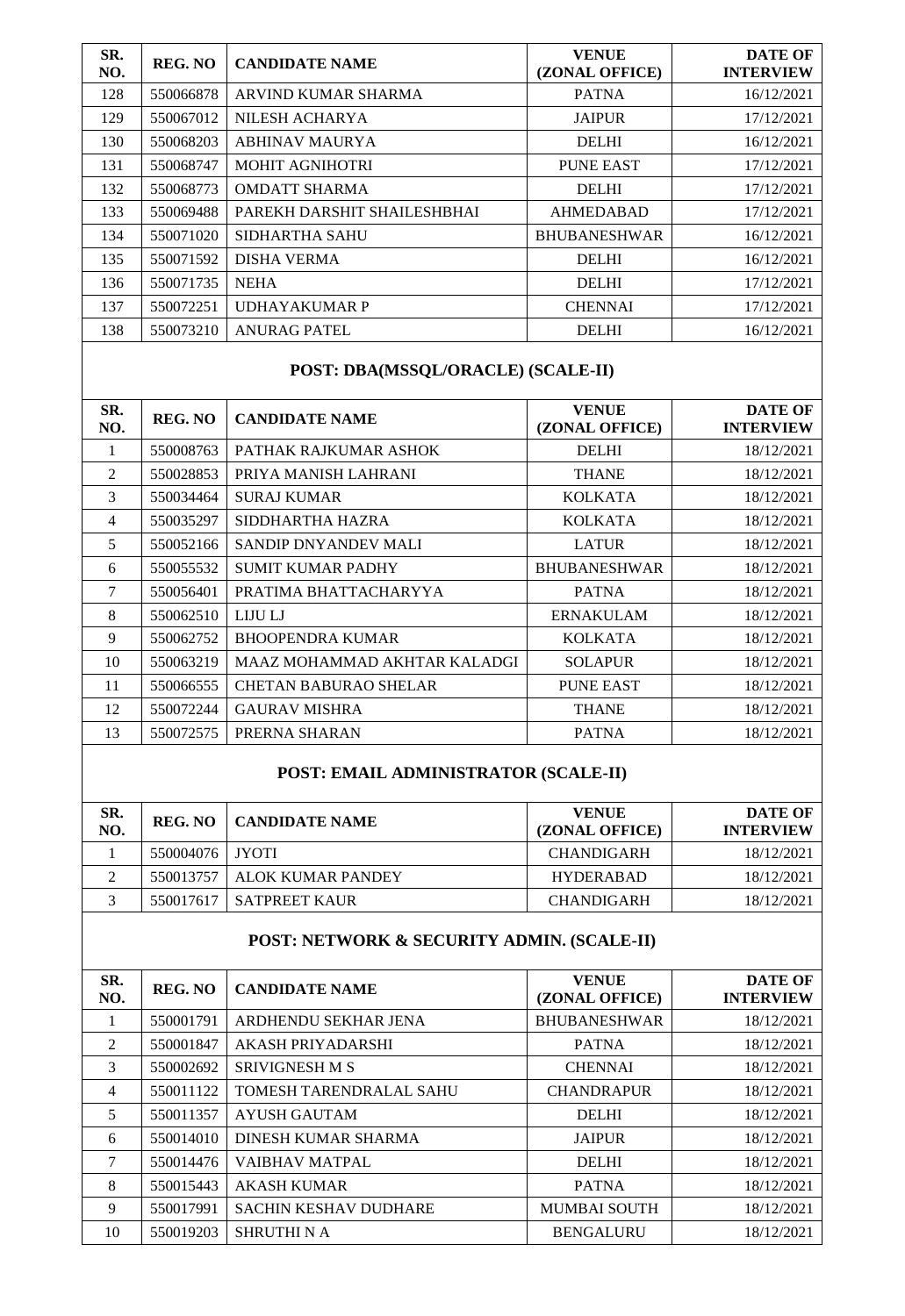| SR.<br>NO. | <b>REG. NO</b> | <b>CANDIDATE NAME</b>                | <b>VENUE</b><br>(ZONAL OFFICE) | <b>DATE OF</b><br><b>INTERVIEW</b> |
|------------|----------------|--------------------------------------|--------------------------------|------------------------------------|
| 11         | 550022193      | <b>RAHUL</b>                         | <b>KOLKATA</b>                 | 18/12/2021                         |
| 12         | 550024719      | <b>NEERAJ VERMA</b>                  | <b>DELHI</b>                   | 18/12/2021                         |
| 13         | 550033401      | <b>DEVENDRA TRIPATHI</b>             | <b>DELHI</b>                   | 18/12/2021                         |
| 14         | 550034223      | NIKHIL PRAMOD GUJARATHI              | <b>NASHIK</b>                  | 18/12/2021                         |
| 15         | 550043410      | <b>MAGESH KUMAR G</b>                | <b>CHENNAI</b>                 | 18/12/2021                         |
| 16         | 550043854      | <b>ANUPAM MISHRA</b>                 | <b>KOLKATA</b>                 | 18/12/2021                         |
| 17         | 550044477      | VIDYESH SANTOSH DIVEKAR              | <b>THANE</b>                   | 18/12/2021                         |
| 18         | 550044722      | <b>CHENNA RAJENDRA</b>               | <b>BENGALURU</b>               | 18/12/2021                         |
| 19         | 550045041      | <b>AJAY KUMAR</b>                    | <b>DELHI</b>                   | 18/12/2021                         |
| 20         | 550045219      | <b>BOOPALAN</b>                      | <b>CHENNAI</b>                 | 18/12/2021                         |
| 21         | 550046818      | <b>ADITI ULHAS PENDSE</b>            | <b>PUNE EAST</b>               | 18/12/2021                         |
| 22         | 550046827      | <b>RAUSHAN KUMAR</b>                 | <b>PATNA</b>                   | 18/12/2021                         |
| 23         | 550047140      | <b>RAKESH KUMAR</b>                  | <b>LUCKNOW</b>                 | 18/12/2021                         |
| 24         | 550055945      | ASHISH GAJANANRAO DESHMUKH           | <b>AKOLA</b>                   | 18/12/2021                         |
| 25         | 550059227      | <b>MOHAMMAD IRFAN HANFI</b>          | <b>JABALPUR</b>                | 18/12/2021                         |
| 26         | 550061766      | <b>JAGDEESH</b>                      | PUNE EAST                      | 18/12/2021                         |
| 27         | 550062158      | <b>MAYANK TIWARI</b>                 | <b>BHOPAL</b>                  | 18/12/2021                         |
| 28         | 550063082      | <b>JIMITKUMAR KISHORBHAI KUBAVAT</b> | <b>PUNE EAST</b>               | 18/12/2021                         |
| 29         | 550065713      | PRIYANKA KRISHNARAO KOKARE           | <b>THANE</b>                   | 18/12/2021                         |
| 30         | 550066254      | <b>RAGHAVA RAJ</b>                   | <b>CHENNAI</b>                 | 18/12/2021                         |
| 31         | 550069132      | <b>KSHITIJ PAL SINGH</b>             | <b>DELHI</b>                   | 18/12/2021                         |
| 32         | 550069298      | PRATEEK MODI                         | <b>BHOPAL</b>                  | 18/12/2021                         |
| 33         | 550071445      | <b>LAVESH BHAMA</b>                  | <b>THANE</b>                   | 18/12/2021                         |
| 34         | 550073756      | <b>NITIN SHARMA</b>                  | <b>JABALPUR</b>                | 18/12/2021                         |

# **POST: PRODUCT SUPPORT ENGINEER (SCALE-II)**

| SR.<br>NO.     | <b>REG. NO</b> | <b>CANDIDATE NAME</b>     | <b>VENUE</b><br>(ZONAL OFFICE) | <b>DATE OF</b><br><b>INTERVIEW</b> |
|----------------|----------------|---------------------------|--------------------------------|------------------------------------|
|                | 550003188      | SHANTANU NARAHAR KAGALKAR | <b>KOLHAPUR</b>                | 18/12/2021                         |
| $\mathfrak{D}$ | 550024241      | PRATIK VILASRAO DHOTRE    | <b>LATUR</b>                   | 18/12/2021                         |
| 3              | 550034257      | <b>SOURABH SETHIYA</b>    | <b>AHMEDABAD</b>               | 18/12/2021                         |
| 4              | 550044846      | MAHESH MANJUNATH TERDAL   | GOA                            | 18/12/2021                         |
|                | 550052097      | ANKIT AGRAWAL             | <b>JAIPUR</b>                  | 18/12/2021                         |

#### **POST: WINDOWS ADMINISTRATOR (SCALE-II)**

| SR.<br>NO. | REG. NO   | <b>CANDIDATE NAME</b>         | <b>VENUE</b><br>(ZONAL OFFICE) | <b>DATE OF</b><br><b>INTERVIEW</b> |
|------------|-----------|-------------------------------|--------------------------------|------------------------------------|
|            | 550000113 | <b>SUMIT RAWAT</b>            | <b>DELHI</b>                   | 18/12/2021                         |
| 2          | 550003291 | VISHAL KAME                   | <b>DELHI</b>                   | 18/12/2021                         |
| 3          | 550005970 | <b>MUNISH SHARMA</b>          | <b>LUCKNOW</b>                 | 18/12/2021                         |
| 4          | 550013095 | <b>CHANDRAN SEKARAN B</b>     | <b>CHENNAI</b>                 | 18/12/2021                         |
| 5          | 550014107 | <b>GANESH VISHNU SAWANT</b>   | <b>SATARA</b>                  | 18/12/2021                         |
| 6          | 550015174 | VISHAL BHARAT WADKAR          | <b>THANE</b>                   | 18/12/2021                         |
| 7          | 550016214 | MANTHATI SRINIVAS KULKARNI    | <b>HYDERABAD</b>               | 18/12/2021                         |
| 8          | 550020519 | <b>SHASHIKANT</b>             | <b>PATNA</b>                   | 18/12/2021                         |
| 9          | 550029832 | VIJAY KISHOR SINGH            | <b>SURAT</b>                   | 18/12/2021                         |
| 10         | 550030667 | <b>SANJAY KUMAR</b>           | <b>PATNA</b>                   | 18/12/2021                         |
| 11         | 550035796 | <b>BASANT KUMAR BUDHAULIA</b> | <b>BENGALURU</b>               | 18/12/2021                         |
| 12         | 550036032 | <b>ANKIT SUNIL LAHOR</b>      | <b>AHMEDNAGAR</b>              | 18/12/2021                         |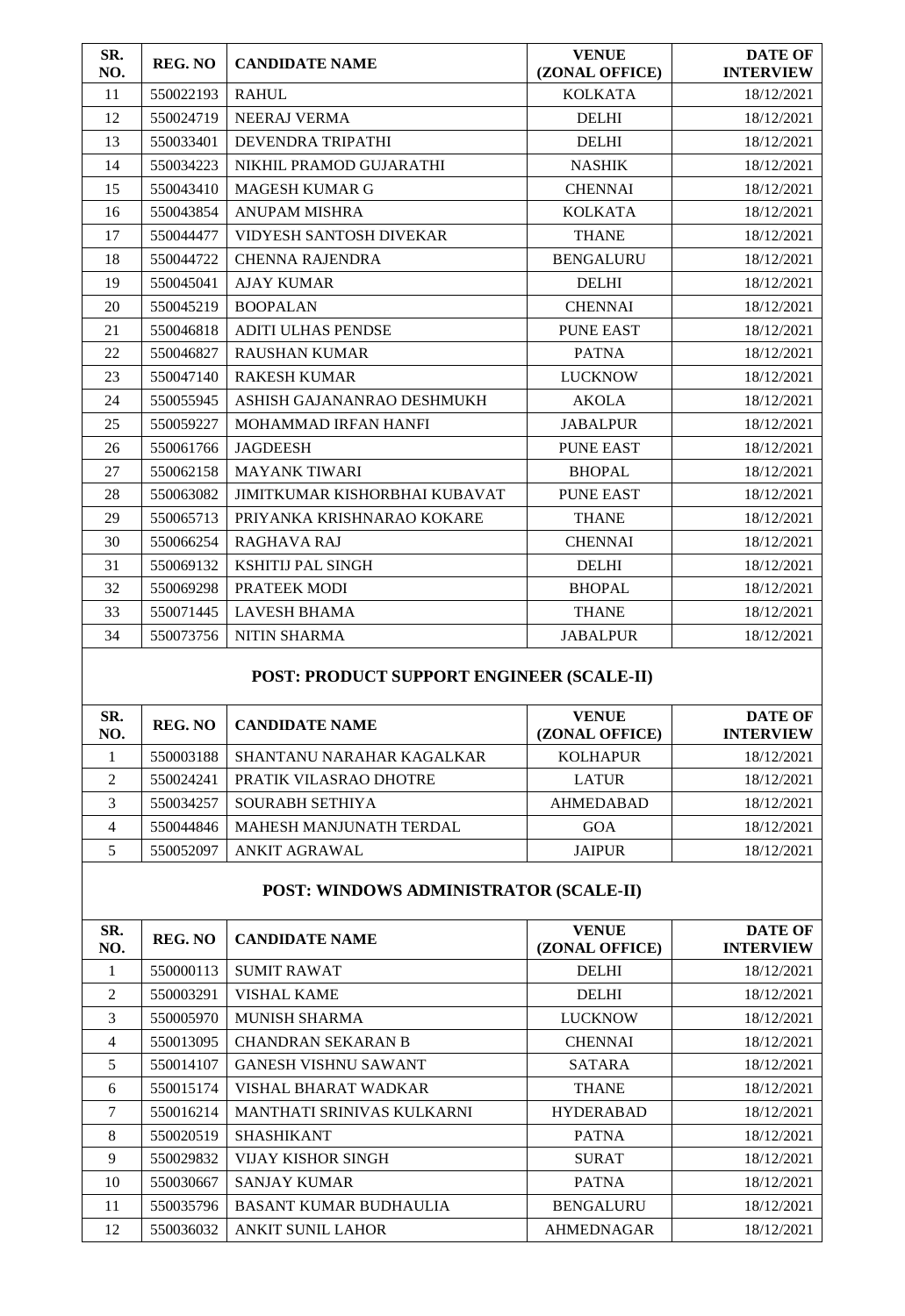| SR.<br>NO. | <b>REG. NO</b> | <b>CANDIDATE NAME</b>       | <b>VENUE</b><br>(ZONAL OFFICE) | <b>DATE OF</b><br><b>INTERVIEW</b> |
|------------|----------------|-----------------------------|--------------------------------|------------------------------------|
| 13         | 550037193      | <b>SUDHIR SINGH</b>         | <b>DELHI</b>                   | 18/12/2021                         |
| 14         | 550037964      | <b>VICTOR GNANARAJ</b>      | <b>CHENNAI</b>                 | 18/12/2021                         |
| 15         | 550041843      | VINEET KUMAR SRIVASTAVA     | <b>LUCKNOW</b>                 | 18/12/2021                         |
| 16         | 550052880      | <b>NARESH DURAI</b>         | <b>CHENNAI</b>                 | 18/12/2021                         |
| 17         | 550057973      | <b>SARVESH GHAI</b>         | <b>MUMBAI SOUTH</b>            | 18/12/2021                         |
| 18         | 550063289      | <b>SURAJ VASANT CHIMKAR</b> | <b>THANE</b>                   | 18/12/2021                         |
| 19         | 550064205      | <b>HEMANT KUMAR</b>         | <b>DELHI</b>                   | 18/12/2021                         |
| 20         | 550071691      | <b>SATISH KUMAR</b>         | <b>RAIPUR</b>                  | 18/12/2021                         |



Place: Pune Dy. General Manager HRM Department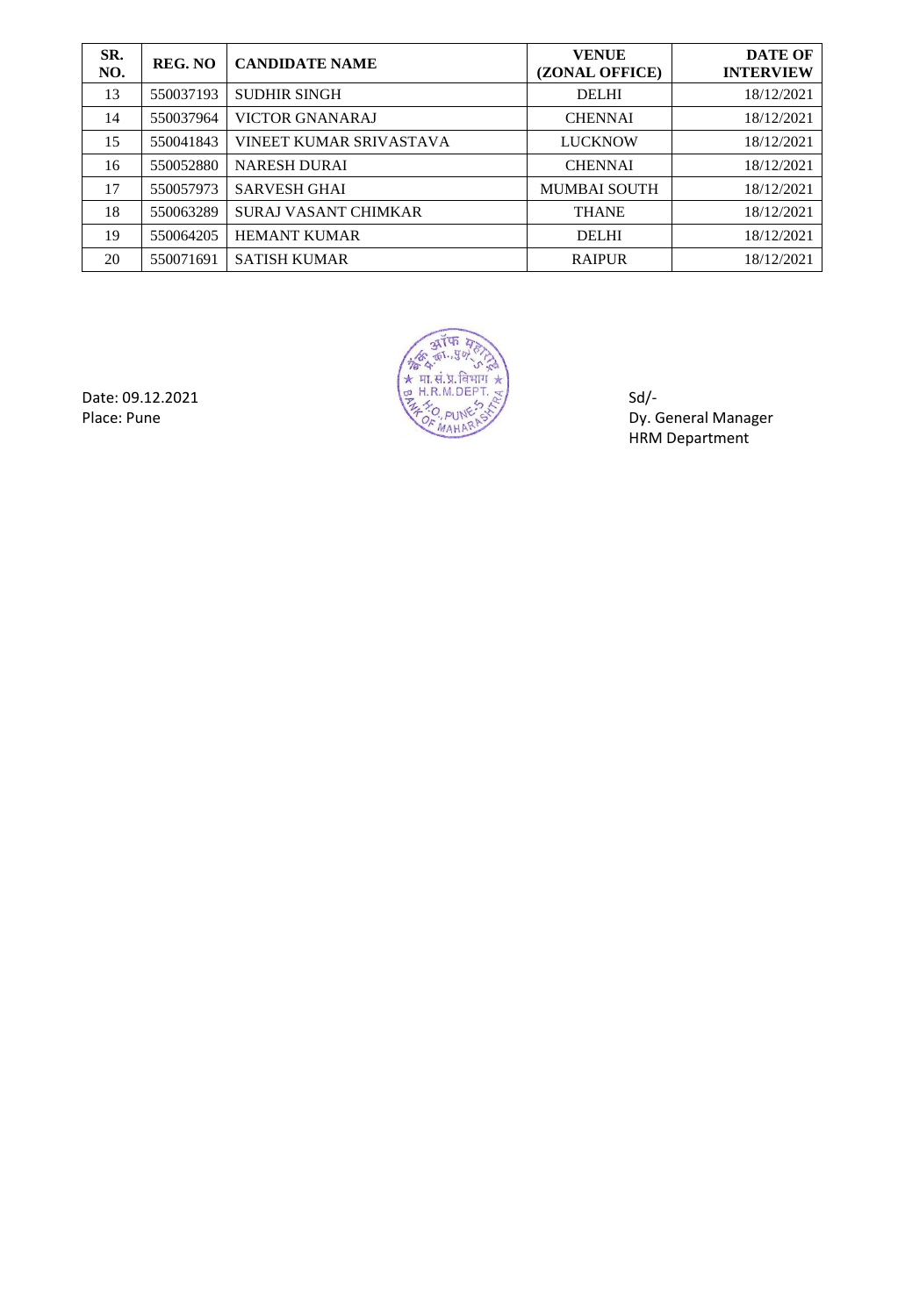### **Annexure I**

| <b>VENUE</b>        | <b>ADDRESS / PH. NO.</b>                                                                                                        |
|---------------------|---------------------------------------------------------------------------------------------------------------------------------|
| (ZONAL OFFICE)      |                                                                                                                                 |
| <b>AHMEDABAD</b>    | MAVLANKAR HAVELI , VASANT CHOWK BHADRA AHMEDABAD , AHMEDABAD<br>,380001 / PH:079-25507573                                       |
| <b>AHMEDNAGAR</b>   | GURUKUL 2ND FLR, LAL TAKI RD AHMEDNAGAR, AHMEDNAGAR, 414003 / PH:0241-<br>2430158                                               |
| <b>AKOLA</b>        | BANK OF MAHARASHTRA REGIONAL OFFICE , ARTHMANGAL , SATAV CHOWK, OAK<br>MARG, JATHARPETH, AKOLA, 444005 / PH:7242490243          |
| <b>AMRAVATI</b>     | OPP. ATULMANGAL KARYALAYA ,LAHANUJI NAGAR ,AMRAVATI ,444606 / PH:0721-<br>2672165                                               |
| <b>AURANGABAD</b>   | MAHABANK BHAVAN C-3 N-1 TOWN CENTRE , CIDCO AURANGABAD , AURANGABAD<br>,431003 / PH:0240-6645612                                |
| <b>BENGALURU</b>    | 15 POLICE STATION ROAD , STATION RD BASAVANGUDI BANGALORE , BENGALURU<br>,560004 / PH:080-46561220                              |
| <b>BHOPAL</b>       | 1/14 PRASHASANIK ZONE ,ARERA HILLS JAIL RD BHOPAL ,BHOPAL ,462011                                                               |
| <b>BHUBANESHWAR</b> | 426/2260, N B TOWER, NAYAPALLI, BHUBANESWAR, DIST.- KHURDA, ODISHA-<br>751012                                                   |
| <b>CHANDIGARH</b>   | BANK OF MAHARASHTRA, CHANDIGARH ZONAL OFFICE, S.C.O. 120-122, SECTOR-17<br>C, CHANDIGARH- PIN: 160017. / PH:0172-2726644        |
| <b>CHANDRAPUR</b>   | "UDYOG BHAVAN", GROUND FLOOR, OPPOSITE DISTRICT COURT, STATION ROAD,<br>CHANDRAPUR, MAHARASHTRA - PIN: 442401 / PH:07172-255537 |
| <b>CHENNAI</b>      | 04 SIVAGNANAM RD, T NAGAR CHENNAI, CHENNAI, 600017 / PH:044-24364214                                                            |
| <b>DELHI</b>        | 3RD FLOOR, , NBCC TOWER, , 15 BHIKAJI CAMA PLACE, NEW DELHI , 110066 / PH:011-<br>26164817,26197769                             |
| ERNAKULAM           | NOEL TOWERS, THRIKKAKKARA, KAKKANAD, DIST- ERNAKULAM, KERALA-682030                                                             |
| GOA                 | DATTA PRASAD BUILDING , FIRST FLR M.G. RD PANAJI GOA , PANAJI GOA , 403001 /<br>PH:0832-2235955                                 |
| <b>HYDERABAD</b>    | 4-3-448 TO 460&465TO468, VINOOTHNA PITTIES MAJESTY, GOPAL BAGH 2ND<br>FLOOR NEAR BANK STREET, 500001 / PH:4024756235            |
| <b>JABALPUR</b>     | MAGALMAY BLDG 1STFLR, OPP TELEPHONE EX 1STFLR WRIGHT TOWN, JABALPUR<br>,480002                                                  |
| <b>JAIPUR</b>       | 6TH FORTUNE HEIGHTS, C-94, NEAR AHINSHA CIRCLE, C-SCHEME, ,JAIPUR, 302001 /<br>PH:0141-2379903                                  |
| <b>JALGAON</b>      | BLDG NO 7 1ST FLR KHANDESH MILL, P.B NO 88 NEHRU CHOWK JALGAON<br>JALGAON, 425001 / PH:0257-2224910,                            |
| <b>KOLHAPUR</b>     | MAHABANK BLDG S N 517/1-L PLOT NO 7, KAVALA NAKA KOLHAPUR, KOLHAPUR<br>,416001 / PH:2312533414                                  |
| <b>KOLKATA</b>      | 1ST FLOOR, MCLEOD HOUSE, 3 N. S. ROAD, KOLKATA, 700001 / PH:033-40374905-<br>24                                                 |
| <b>LATUR</b>        | PUSHPAK PLAZA , GANESH NAGAR, AUSA ROAD, , LATUR , 413531 / PH:2382240241                                                       |
| <b>LUCKNOW</b>      | MAHANAGAR NORTH HSG CO-OP SOC, PLOT NO 12 SECTOR-9 VIKASNAGAR<br>,LUCKNOW,226024 / PH:0522-2739259-60                           |